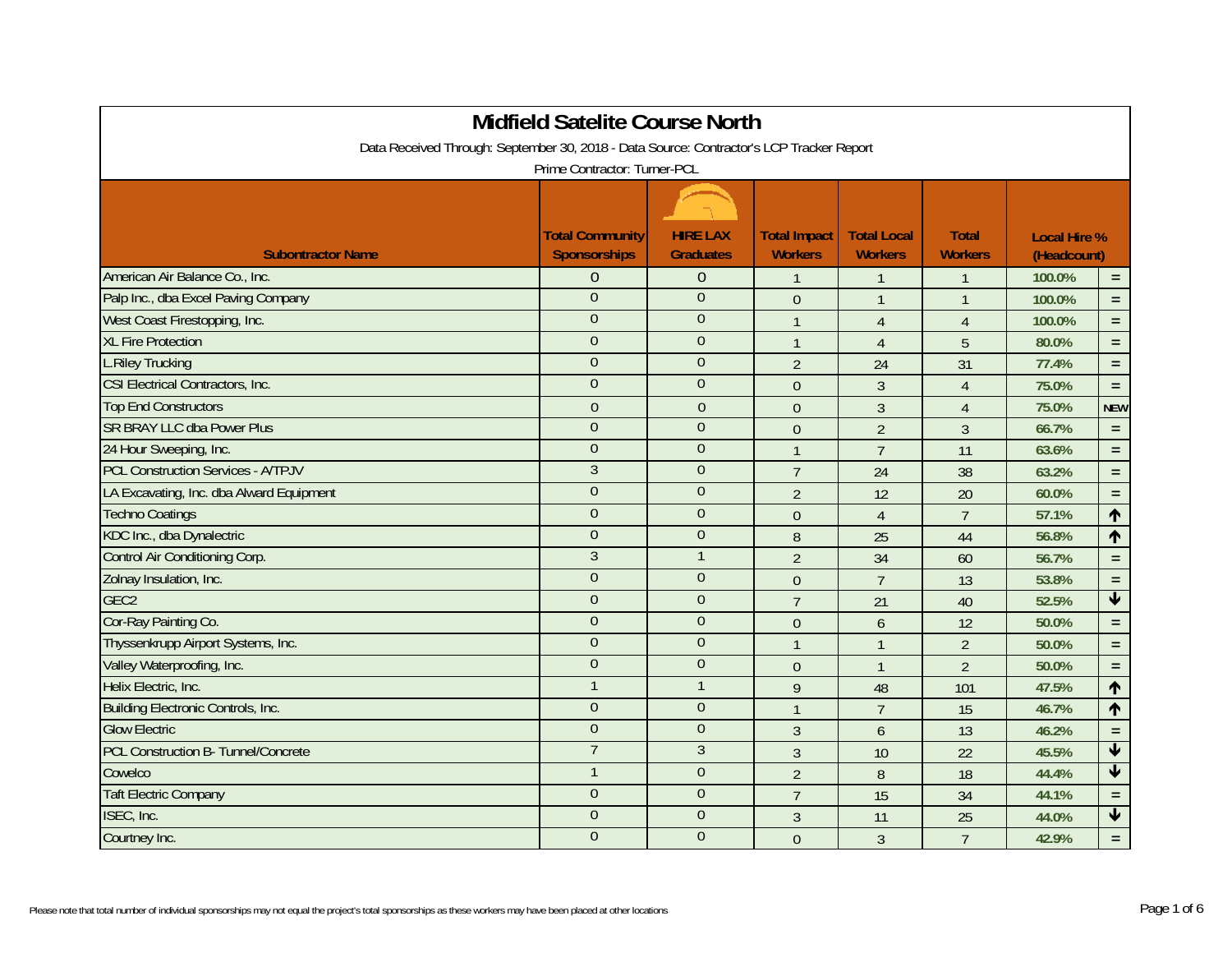| <b>Midfield Satelite Course North</b>                                                    |                                               |                                     |                                       |                                      |                                |                                    |                         |  |  |
|------------------------------------------------------------------------------------------|-----------------------------------------------|-------------------------------------|---------------------------------------|--------------------------------------|--------------------------------|------------------------------------|-------------------------|--|--|
| Data Received Through: September 30, 2018 - Data Source: Contractor's LCP Tracker Report |                                               |                                     |                                       |                                      |                                |                                    |                         |  |  |
| Prime Contractor: Turner-PCL                                                             |                                               |                                     |                                       |                                      |                                |                                    |                         |  |  |
|                                                                                          |                                               |                                     |                                       |                                      |                                |                                    |                         |  |  |
| <b>Subontractor Name</b>                                                                 | <b>Total Community</b><br><b>Sponsorships</b> | <b>HIRE LAX</b><br><b>Graduates</b> | <b>Total Impact</b><br><b>Workers</b> | <b>Total Local</b><br><b>Workers</b> | <b>Total</b><br><b>Workers</b> | <b>Local Hire %</b><br>(Headcount) |                         |  |  |
| <b>SE Pipeline Construction</b>                                                          | $\overline{0}$                                | $\theta$                            | $\mathbf{1}$                          | $\mathfrak b$                        | 14                             | 42.9%                              | $\equiv$                |  |  |
| California Earth Transport, Inc.                                                         | $\overline{0}$                                | $\mathbf{0}$                        | 9                                     | 59                                   | 139                            | 42.4%                              | $\uparrow$              |  |  |
| R&R Masonry, Inc.                                                                        | $\overline{0}$                                | $\mathbf{0}$                        | $\overline{1}$                        | 8                                    | 19                             | 42.1%                              | $\blacklozenge$         |  |  |
| <b>Direct AV</b>                                                                         | $\overline{0}$                                | $\overline{0}$                      | $\overline{2}$                        | 5                                    | 12                             | 41.7%                              | $\equiv$                |  |  |
| Infinity Drywall Contracting, Inc.                                                       |                                               |                                     | $\boldsymbol{0}$                      | $\overline{5}$                       | 12                             | 41.7%                              | $\equiv$                |  |  |
| Environmental Construction Group, Inc.                                                   | $\overline{0}$                                | $\theta$                            | $\theta$                              | $\overline{7}$                       | 17                             | 41.2%                              | $\blacklozenge$         |  |  |
| TeraBand Technologies, Inc.                                                              | $\overline{0}$                                | $\mathbf{0}$                        | $\overline{1}$                        | 11                                   | 27                             | 40.7%                              | $\uparrow$              |  |  |
| Murrco Construction, Inc.                                                                | $\overline{2}$                                | $\theta$                            | $\mathfrak{Z}$                        | 13                                   | 32                             | 40.6%                              | $\blacklozenge$         |  |  |
| <b>Conti Corporation</b>                                                                 | $\overline{0}$                                | $\overline{0}$                      | $\overline{0}$                        | $\overline{6}$                       | 15                             | 40.0%                              | $\equiv$                |  |  |
| Martin Bros./Marcowall, Inc.                                                             | $\overline{0}$                                | $\overline{0}$                      | $\overline{1}$                        | $\overline{2}$                       | 5                              | 40.0%                              | $\overline{\mathbf{r}}$ |  |  |
| Safe Scaffolding                                                                         | $\overline{0}$                                | $\theta$                            | $\overline{2}$                        | 6                                    | 15                             | 40.0%                              | $\equiv$                |  |  |
| <b>Concrete Coring Company</b>                                                           | $\Omega$                                      | $\theta$                            | $\overline{1}$                        | $\overline{7}$                       | 18                             | 38.9%                              | $\blacklozenge$         |  |  |
| San-Mar Construction Co., Inc.                                                           | $\overline{3}$                                | $\overline{0}$                      | $\overline{1}$                        | 30                                   | 78                             | 38.5%                              | $\blacklozenge$         |  |  |
| Vellutini Corp dba Royal Electric Company                                                | $\overline{0}$                                | $\overline{0}$                      | $\overline{1}$                        | 8                                    | 21                             | 38.1%                              | $\equiv$                |  |  |
| <b>Comet Electric</b>                                                                    | $\overline{0}$                                | $\overline{0}$                      | $\overline{1}$                        | 12                                   | 32                             | 37.5%                              | $\overline{\mathbf{V}}$ |  |  |
| Alert Insulation Co., Inc.                                                               | $\overline{0}$                                | $\overline{0}$                      | $\mathbf{1}$                          | $\overline{7}$                       | 19                             | 36.8%                              | $\equiv$                |  |  |
| Penhall Company                                                                          | $\overline{0}$                                | $\theta$                            | $\overline{2}$                        | 19                                   | 52                             | 36.5%                              | $\uparrow$              |  |  |
| Coast Insulation Contractor, Inc. dba Coast Building Products                            | $\overline{0}$                                | $\theta$                            | $\mathbf 0$                           | $\overline{4}$                       | 11                             | 36.4%                              | $\equiv$                |  |  |
| <b>Tahlequah Steel</b>                                                                   | $\overline{0}$                                | $\mathbf{0}$                        | 5                                     | 18                                   | 50                             | 36.0%                              | $\equiv$                |  |  |
| Saddleback Waterproofing                                                                 | $\overline{0}$                                | $\theta$                            | $\overline{2}$                        | 11                                   | 31                             | 35.5%                              | $=$ $\,$                |  |  |
| <b>Wolverine Fire Protection Co</b>                                                      | $\overline{4}$                                | $\overline{4}$                      | $5\phantom{.}$                        | 8                                    | 23                             | 34.8%                              | $\blacklozenge$         |  |  |
| <b>Martinez Steel Corporation</b>                                                        | $\overline{0}$                                | $\mathbf{0}$                        | $\mathbf 0$                           | 18                                   | 52                             | 34.6%                              | $\uparrow$              |  |  |
| NorthStar Contracting Group, Inc.                                                        | $\overline{0}$                                | $\overline{0}$                      | $\boldsymbol{0}$                      | 12                                   | 35                             | 34.3%                              | $\equiv$                |  |  |
| <b>Bielski Specialty Services, Inc.</b>                                                  | $\overline{0}$                                | $\mathbf{0}$                        | $\theta$                              | $\mathbf{1}$                         | 3                              | 33.3%                              | $\equiv$                |  |  |
| Blue Iron Foundations & Shoring LLC                                                      | $\overline{0}$                                | $\overline{0}$                      | $\overline{1}$                        | $\overline{2}$                       | 6                              | 33.3%                              | <b>NEW</b>              |  |  |
| <b>Farwest Insulation Contracting</b>                                                    | $\overline{0}$                                | $\overline{0}$                      | $\overline{2}$                        | $\overline{2}$                       | 6                              | 33.3%                              | $\equiv$                |  |  |
| Nold's Equipment                                                                         | $\overline{0}$                                | $\overline{0}$                      | $\overline{1}$                        | $\overline{1}$                       | $\overline{3}$                 | 33.3%                              | $\equiv$                |  |  |
| Northwest Excavating, Inc.                                                               | $\overline{0}$                                | $\theta$                            | $\theta$                              | $\mathbf{1}$                         | $\overline{3}$                 | 33.3%                              | $\equiv$                |  |  |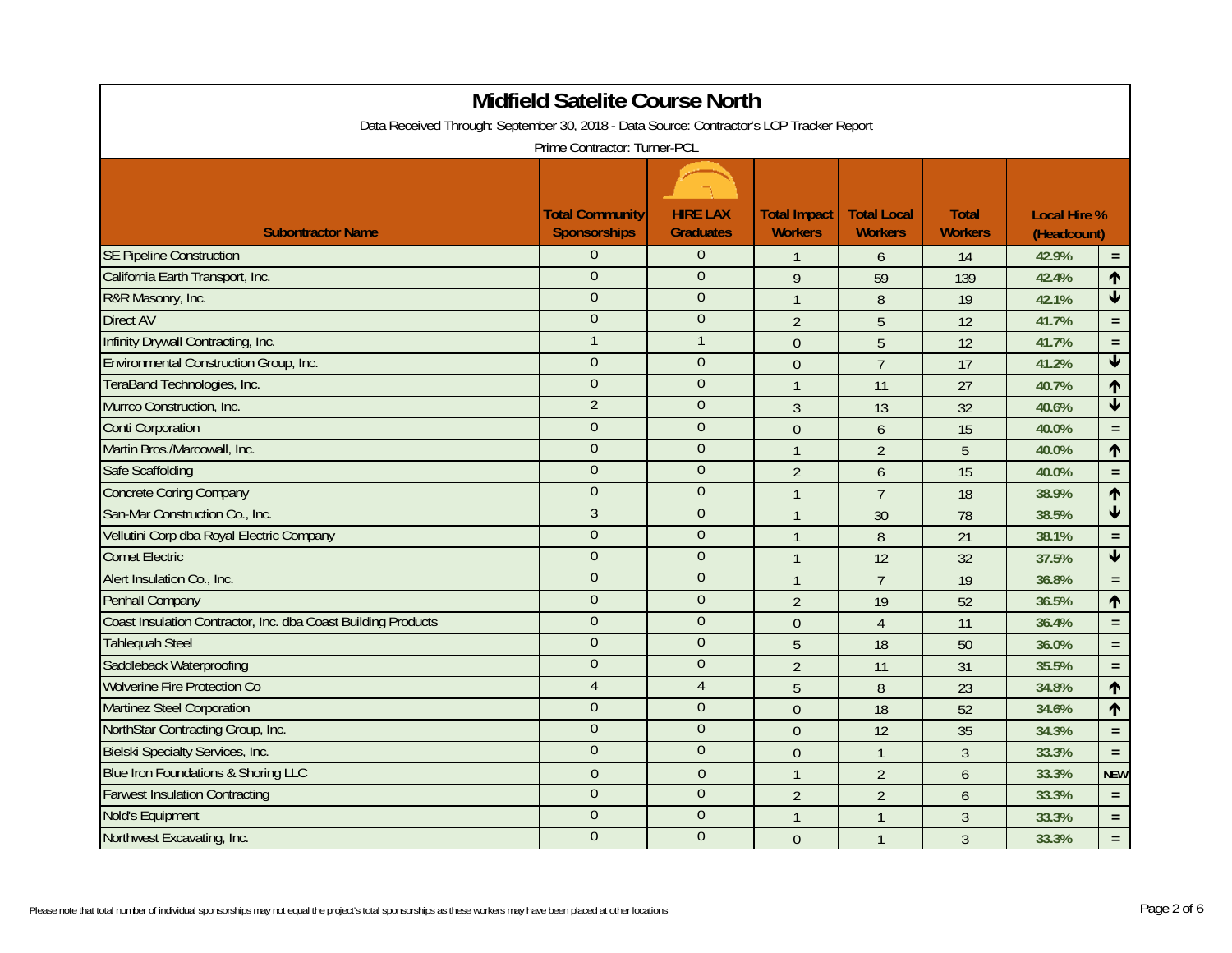| <b>Midfield Satelite Course North</b>                                                    |                                               |                                     |                                       |                                      |                                |                                    |                            |  |  |
|------------------------------------------------------------------------------------------|-----------------------------------------------|-------------------------------------|---------------------------------------|--------------------------------------|--------------------------------|------------------------------------|----------------------------|--|--|
| Data Received Through: September 30, 2018 - Data Source: Contractor's LCP Tracker Report |                                               |                                     |                                       |                                      |                                |                                    |                            |  |  |
| Prime Contractor: Turner-PCL                                                             |                                               |                                     |                                       |                                      |                                |                                    |                            |  |  |
|                                                                                          |                                               |                                     |                                       |                                      |                                |                                    |                            |  |  |
| <b>Subontractor Name</b>                                                                 | <b>Total Community</b><br><b>Sponsorships</b> | <b>HIRE LAX</b><br><b>Graduates</b> | <b>Total Impact</b><br><b>Workers</b> | <b>Total Local</b><br><b>Workers</b> | <b>Total</b><br><b>Workers</b> | <b>Local Hire %</b><br>(Headcount) |                            |  |  |
| Southwest Steel of California, Inc.                                                      | $\overline{0}$                                | $\theta$                            | $\mathbf{1}$                          | 11                                   | 33                             | 33.3%                              | $\uparrow$                 |  |  |
| Steve Bubalo Construction Co.                                                            | $\overline{2}$                                | $\theta$                            | $\overline{4}$                        | 11                                   | 33                             | 33.3%                              | $\equiv$                   |  |  |
| Upland Contracting, Inc.                                                                 | $\overline{0}$                                | $\overline{0}$                      | $\Omega$                              | $\overline{2}$                       | $\overline{6}$                 | 33.3%                              | $\equiv$                   |  |  |
| Gonsalves & Santucci dba Conco                                                           | $\overline{2}$                                | $\mathbf{0}$                        | 10                                    | 97                                   | 298                            | 32.6%                              | $\uparrow$                 |  |  |
| Best Contracting Services, Inc.                                                          | $\Omega$                                      | $\overline{0}$                      | $\overline{7}$                        | 41                                   | 126                            | 32.5%                              | $\overline{\blacklozenge}$ |  |  |
| Bagatelos Glass Systems, Inc.                                                            | $\overline{3}$                                | $\mathbf{1}$                        | $\mathbf{1}$                          | 11                                   | 34                             | 32.4%                              | $\equiv$                   |  |  |
| RJ&J Construction, Inc.                                                                  | $\overline{0}$                                | $\overline{0}$                      | $\overline{3}$                        | 9                                    | 28                             | 32.1%                              | $\equiv$                   |  |  |
| Borbon, Inc.                                                                             | $\Omega$                                      | $\Omega$                            | $\overline{3}$                        | $\overline{7}$                       | 22                             | 31.8%                              | $\uparrow$                 |  |  |
| Crown Fence Co.                                                                          | $\overline{0}$                                | $\theta$                            | $\mathbf{1}$                          | 13                                   | 41                             | 31.7%                              | $\equiv$                   |  |  |
| Mike Zarp, Inc.                                                                          | $\overline{0}$                                | $\theta$                            | $\overline{3}$                        | 12                                   | 39                             | 30.8%                              | $\overline{\blacklozenge}$ |  |  |
| <b>Gerdau Reinforcing Steel</b>                                                          | $\overline{4}$                                | $\mathbf{0}$                        | 8                                     | 42                                   | 137                            | 30.7%                              | ↑                          |  |  |
| Malcolm Drilling Co., Inc.                                                               | $\overline{0}$                                | $\theta$                            | $\overline{4}$                        | 19                                   | 62                             | 30.6%                              | $\equiv$                   |  |  |
| <b>Griffith Company</b>                                                                  | $\overline{2}$                                | $\overline{0}$                      | 10                                    | 52                                   | 175                            | 29.7%                              | $\equiv$                   |  |  |
| <b>Granite Construction Company</b>                                                      | $\mathfrak{Z}$                                | $\theta$                            | 17                                    | 81                                   | 276                            | 29.3%                              | $\uparrow$                 |  |  |
| Limbach Company LC                                                                       | $\boldsymbol{0}$                              | $\theta$                            | 5                                     | 27                                   | 92                             | 29.3%                              | $\overline{\textbf{t}}$    |  |  |
| Machado & Sons Construction, Inc.                                                        | $\overline{0}$                                | $\theta$                            | $\mathbf{1}$                          | $\overline{2}$                       | $\overline{7}$                 | 28.6%                              | $\equiv$                   |  |  |
| Pan-Pacific Mechanical                                                                   | $\overline{0}$                                | $\theta$                            | $\overline{0}$                        | 5                                    | 18                             | 27.8%                              | $\uparrow$                 |  |  |
| Allied Steel Co., Inc.                                                                   |                                               | $\overline{1}$                      | $\overline{4}$                        | 15                                   | 55                             | 27.3%                              | $\blacklozenge$            |  |  |
| Bryton Engineering & Grading, Inc. dba Premiere                                          | $\overline{0}$                                | $\overline{0}$                      | $\mathbf{1}$                          | 6                                    | 22                             | 27.3%                              | $\equiv$                   |  |  |
| <b>Brady Company</b>                                                                     | $\overline{0}$                                | $\theta$                            | $\mathbf{1}$                          | $\overline{7}$                       | 26                             | 26.9%                              | $\blacklozenge$            |  |  |
| <b>Premier Tile &amp; Marble</b>                                                         | $\overline{0}$                                | $\overline{0}$                      | $\overline{0}$                        | $\overline{4}$                       | 15                             | 26.7%                              | $\overline{\textbf{v}}$    |  |  |
| McGuire Contracting, Inc.                                                                | $\overline{2}$                                | $\overline{1}$                      | $\mathfrak{Z}$                        | 44                                   | 166                            | 26.5%                              | $\overline{\textbf{v}}$    |  |  |
| <b>Anning-Johnson Company</b>                                                            |                                               | $\theta$                            | $\overline{3}$                        | 9                                    | 34                             | 26.5%                              | $\blacktriangledown$       |  |  |
| <b>Shoring Engineers</b>                                                                 | $\Omega$                                      | $\Omega$                            | $\overline{2}$                        | 33                                   | 126                            | 26.2%                              | $\uparrow$                 |  |  |
| Performance Contracting, Inc.                                                            | $\overline{0}$                                | $\theta$                            | 10                                    | 34                                   | 130                            | 26.2%                              | $\overline{\textbf{v}}$    |  |  |
| A Power Sweeping, Inc.                                                                   | $\overline{0}$                                | $\theta$                            | $\overline{0}$                        | $\mathbf{1}$                         | $\overline{4}$                 | 25.0%                              | $\equiv$                   |  |  |
| Conco Pumping, Inc.                                                                      |                                               | $\overline{0}$                      | $\overline{1}$                        | 6                                    | 24                             | 25.0%                              | $\overline{\textbf{t}}$    |  |  |
| Karcher Insulation, Inc.                                                                 | $\overline{0}$                                | $\overline{0}$                      | $\mathbf{1}$                          | $\mathbf{1}$                         | $\overline{4}$                 | 25.0%                              | $\overline{\textbf{V}}$    |  |  |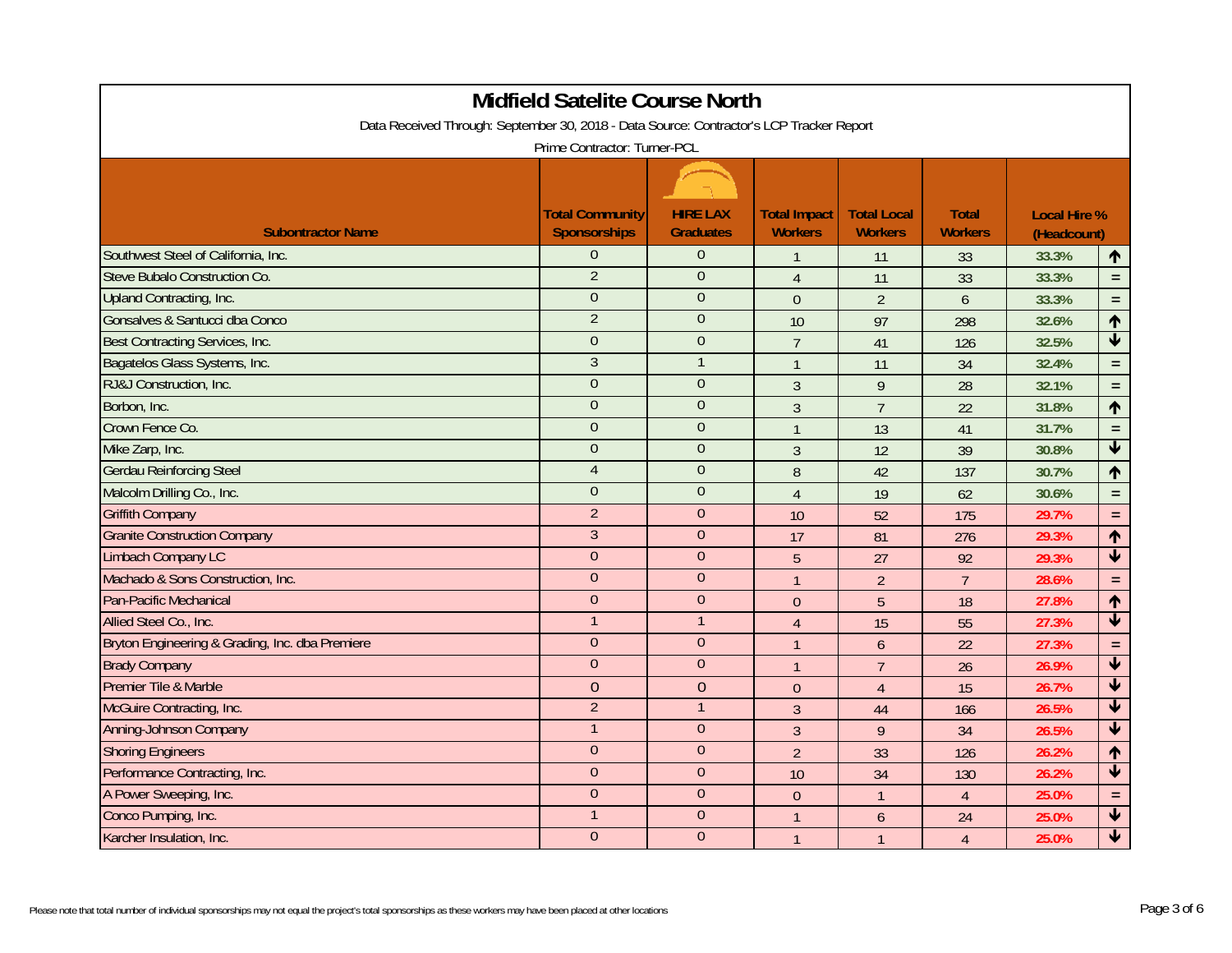| Midfield Satelite Course North                                                           |                                               |                                     |                                       |                                      |                                |                                    |                            |  |  |
|------------------------------------------------------------------------------------------|-----------------------------------------------|-------------------------------------|---------------------------------------|--------------------------------------|--------------------------------|------------------------------------|----------------------------|--|--|
| Data Received Through: September 30, 2018 - Data Source: Contractor's LCP Tracker Report |                                               |                                     |                                       |                                      |                                |                                    |                            |  |  |
| Prime Contractor: Turner-PCL                                                             |                                               |                                     |                                       |                                      |                                |                                    |                            |  |  |
|                                                                                          |                                               |                                     |                                       |                                      |                                |                                    |                            |  |  |
| <b>Subontractor Name</b>                                                                 | <b>Total Community</b><br><b>Sponsorships</b> | <b>HIRE LAX</b><br><b>Graduates</b> | <b>Total Impact</b><br><b>Workers</b> | <b>Total Local</b><br><b>Workers</b> | <b>Total</b><br><b>Workers</b> | <b>Local Hire %</b><br>(Headcount) |                            |  |  |
| Kellar Sweeping, Inc.                                                                    | $\Omega$                                      | $\theta$                            | $\Omega$                              | $\mathbf{1}$                         | $\overline{4}$                 | 25.0%                              | $\equiv$                   |  |  |
| <b>LNA Concrete Structures, Inc.</b>                                                     | $\overline{0}$                                | $\overline{0}$                      | $\overline{1}$                        | $\overline{4}$                       | 16                             | 25.0%                              | $\equiv$                   |  |  |
| Merli Concrete Pumping                                                                   | $\Omega$                                      | $\Omega$                            | $\mathbf{0}$                          | $\overline{4}$                       | 16                             | 25.0%                              | $\equiv$                   |  |  |
| <b>NOR-CAL Pipeline Services</b>                                                         | $\overline{0}$                                | $\overline{0}$                      | $\overline{1}$                        | 9                                    | 36                             | 25.0%                              | $\blacktriangledown$       |  |  |
| <b>PG Cutting Services</b>                                                               |                                               | $\theta$                            | $\theta$                              | $\overline{2}$                       | 8                              | 25.0%                              | $\equiv$                   |  |  |
| Throop Lightweight Fill, Inc.                                                            | $\overline{0}$                                | $\mathbf{0}$                        | $\theta$                              | $\mathbf{1}$                         | $\overline{4}$                 | 25.0%                              | $\equiv$                   |  |  |
| McDonough Construction Rentals, Inc.                                                     | $\overline{0}$                                | $\overline{0}$                      | $\overline{0}$                        | $\overline{3}$                       | 13                             | 23.1%                              | $\equiv$                   |  |  |
| Muhlhauser Steel, Inc.                                                                   | $\theta$                                      | $\theta$                            | $\mathbf{1}$                          | 8                                    | 35                             | 22.9%                              | $\uparrow$                 |  |  |
| <b>Austin Enterprise</b>                                                                 | $\overline{0}$                                | $\overline{0}$                      | $\overline{0}$                        | 5                                    | 22                             | 22.7%                              | $\equiv$                   |  |  |
| Crown Corr, Inc.                                                                         | $\overline{0}$                                | $\theta$                            | $\mathbf{1}$                          | $\overline{4}$                       | 18                             | 22.2%                              | $\overline{\blacklozenge}$ |  |  |
| <b>Schuff Steel</b>                                                                      | $\overline{4}$                                | $\mathbf{1}$                        | 6                                     | 34                                   | 159                            | 21.4%                              | $\blacklozenge$            |  |  |
| Commercial Scaffolding of CA, Inc.                                                       | $\overline{0}$                                | $\overline{0}$                      | $\theta$                              | $\overline{4}$                       | 19                             | 21.1%                              | $\equiv$                   |  |  |
| <b>Orange County Plastering Company</b>                                                  |                                               |                                     | 5                                     | 9                                    | 44                             | 20.5%                              | $\overline{\textbf{v}}$    |  |  |
| <b>Applied Engineering Concepts</b>                                                      | $\overline{0}$                                | $\overline{0}$                      | $\boldsymbol{0}$                      | $\mathbf{1}$                         | $\overline{5}$                 | 20.0%                              | $\equiv$                   |  |  |
| Bill Carr Surveys, Inc.                                                                  | $\overline{0}$                                | $\overline{0}$                      | $\overline{0}$                        | $\mathbf{1}$                         | 5                              | 20.0%                              | $\equiv$                   |  |  |
| <b>Blois Construction, Inc.</b>                                                          | 1                                             | $\theta$                            | $\overline{1}$                        | 9                                    | 45                             | 20.0%                              | $\overline{\mathbf{t}}$    |  |  |
| Signature Flooring, Inc.                                                                 | $\theta$                                      | $\theta$                            | $\theta$                              | $\mathbf{1}$                         | 5                              | 20.0%                              | $\uparrow$                 |  |  |
| TechCorr USA Management, LLC                                                             | $\overline{0}$                                | $\overline{0}$                      | $\overline{0}$                        | $\mathbf{1}$                         | 5                              | 20.0%                              | $\equiv$                   |  |  |
| Martin Integrated                                                                        | $\overline{0}$                                | $\overline{0}$                      | $\overline{0}$                        | 5                                    | 26                             | 19.2%                              | $\uparrow$                 |  |  |
| <b>Otis Elevator Company</b>                                                             | $\overline{0}$                                | $\overline{0}$                      | $\overline{2}$                        | 13                                   | 71                             | 18.3%                              | $\blacklozenge$            |  |  |
| Karcher Interiors Systems, Inc.                                                          | $\overline{0}$                                | $\mathbf{0}$                        | $\overline{1}$                        | $\overline{2}$                       | 11                             | 18.2%                              | $\overline{\textbf{v}}$    |  |  |
| Bigge Crane and Rigging Co.                                                              | $\theta$                                      | $\mathbf{0}$                        | $\overline{2}$                        | $\overline{3}$                       | 17                             | 17.6%                              | $\equiv$                   |  |  |
| Traffic Management, Inc.                                                                 | $\overline{0}$                                | $\overline{0}$                      | $\overline{0}$                        | $\mathbf{3}$                         | 17                             | 17.6%                              | $\uparrow$                 |  |  |
| GeoDesign, Inc.                                                                          | $\theta$                                      | $\overline{0}$                      | $\mathbf{1}$                          | $\overline{2}$                       | 12                             | 16.7%                              | $\equiv$                   |  |  |
| South Coast Specialty Construction                                                       | $\overline{0}$                                | $\overline{0}$                      | $\overline{0}$                        | $\mathbf{1}$                         | 6                              | 16.7%                              | $\overline{\textbf{v}}$    |  |  |
| Vertical Access, Inc.                                                                    | $\theta$                                      | $\theta$                            | $\mathbf{1}$                          | $\overline{7}$                       | 44                             | 15.9%                              | $\uparrow$                 |  |  |
| <b>RR Leonard Company</b>                                                                | $\overline{0}$                                | $\overline{0}$                      | $\overline{0}$                        | $\mathbf{1}$                         | $\overline{7}$                 | 14.3%                              | $\equiv$                   |  |  |
| Sterndahl Enterprises, Inc.                                                              | $\overline{0}$                                | $\overline{0}$                      | $\overline{2}$                        | 5                                    | 35                             | 14.3%                              | $\equiv$                   |  |  |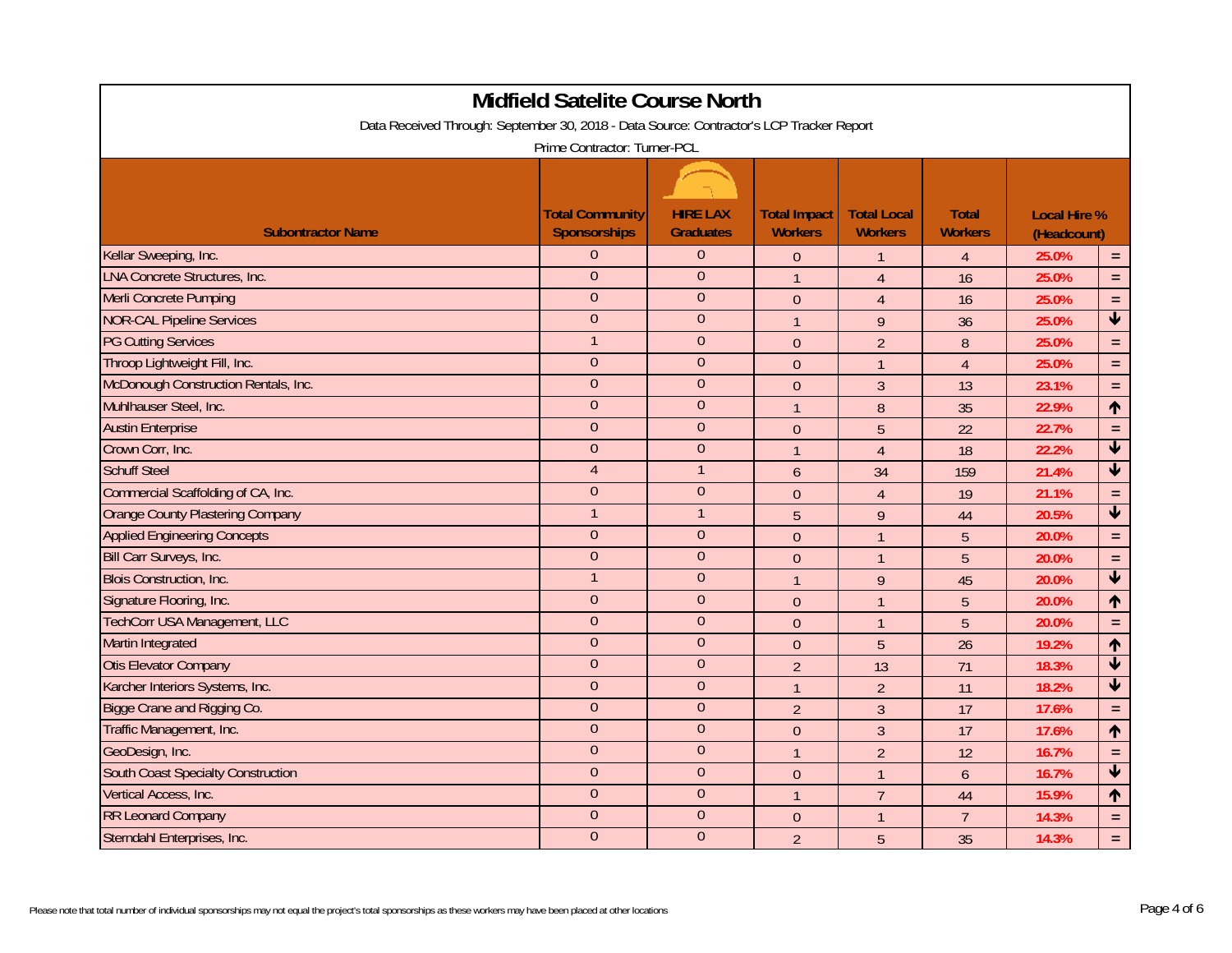| Midfield Satelite Course North                                                           |                                               |                                     |                                       |                                      |                                |                                    |                            |  |  |
|------------------------------------------------------------------------------------------|-----------------------------------------------|-------------------------------------|---------------------------------------|--------------------------------------|--------------------------------|------------------------------------|----------------------------|--|--|
| Data Received Through: September 30, 2018 - Data Source: Contractor's LCP Tracker Report |                                               |                                     |                                       |                                      |                                |                                    |                            |  |  |
| Prime Contractor: Turner-PCL                                                             |                                               |                                     |                                       |                                      |                                |                                    |                            |  |  |
|                                                                                          |                                               |                                     |                                       |                                      |                                |                                    |                            |  |  |
| <b>Subontractor Name</b>                                                                 | <b>Total Community</b><br><b>Sponsorships</b> | <b>HIRE LAX</b><br><b>Graduates</b> | <b>Total Impact</b><br><b>Workers</b> | <b>Total Local</b><br><b>Workers</b> | <b>Total</b><br><b>Workers</b> | <b>Local Hire %</b><br>(Headcount) |                            |  |  |
| RJ Lalonde, Inc.                                                                         | $\overline{0}$                                | $\overline{0}$                      | $\overline{2}$                        | $\overline{2}$                       | 15                             | 13.3%                              | $=$                        |  |  |
| Ampco North, Inc.                                                                        | $\Omega$                                      | $\Omega$                            | $\mathbf{0}$                          | $\mathbf{1}$                         | 8                              | 12.5%                              | $\equiv$                   |  |  |
| Pfeiler & Associates Engineers, Inc.                                                     | $\overline{0}$                                | $\overline{0}$                      | $\theta$                              | $\overline{2}$                       | 16                             | 12.5%                              | $\equiv$                   |  |  |
| RMA Group, Inc.                                                                          | $\theta$                                      | $\overline{0}$                      | $\mathbf{1}$                          | $\mathfrak{Z}$                       | 25                             | 12.0%                              | $\overline{\textbf{v}}$    |  |  |
| Savala Equipment Company, Inc.                                                           | $\overline{0}$                                | $\overline{0}$                      | $\pmb{0}$                             | $\overline{2}$                       | 20                             | 10.0%                              | $\equiv$                   |  |  |
| Doty Bros. Construction Co.                                                              | $\overline{0}$                                | $\theta$                            | $\overline{1}$                        | $\mathbf{1}$                         | 12                             | 8.3%                               | $\equiv$                   |  |  |
| <b>Badger Daylighting</b>                                                                | $\overline{0}$                                | $\overline{0}$                      | $\mathbf{0}$                          | $\mathbf{1}$                         | 14                             | 7.1%                               | <b>NEW</b>                 |  |  |
| United Riggers & Erectors, Inc.                                                          | $\overline{0}$                                | $\mathbf{0}$                        | $\overline{0}$                        | $\mathbf{1}$                         | 15                             | 6.7%                               | $\equiv$                   |  |  |
| <b>Maxim Crane Works</b>                                                                 | $\overline{0}$                                | $\overline{0}$                      | $\overline{1}$                        | $\mathbf{1}$                         | 17                             | 5.9%                               | $\overline{\mathbf{v}}$    |  |  |
| <b>Murray Company</b>                                                                    | $\overline{0}$                                | $\theta$                            | $\theta$                              | $\overline{2}$                       | 46                             | 4.3%                               | $\overline{\mathbf{V}}$    |  |  |
| <b>Bragg Crane Service</b>                                                               | $\overline{0}$                                | $\mathbf{0}$                        | $\overline{0}$                        | $\overline{2}$                       | 49                             | 4.1%                               | $\overline{\blacklozenge}$ |  |  |
| <b>Addison Equipment Rental</b>                                                          | $\Omega$                                      | $\mathbf{0}$                        | $\pmb{0}$                             | $\theta$                             | $\overline{2}$                 | 0.0%                               | $\equiv$                   |  |  |
| Antigo Construction, Inc.                                                                | $\Omega$                                      | $\overline{0}$                      | $\theta$                              | $\theta$                             | $\overline{2}$                 | 0.0%                               | $\equiv$                   |  |  |
| ARS Construction Services, Inc. dba Concrete Cutting IntL.                               | $\boldsymbol{0}$                              | $\theta$                            | $\pmb{0}$                             | $\overline{0}$                       | $\overline{2}$                 | 0.0%                               | $\equiv$                   |  |  |
| Ayala Boring, Inc.                                                                       | $\overline{0}$                                | $\mathbf{0}$                        | $\mathbf{0}$                          | $\overline{0}$                       | 10                             | 0.0%                               | $\equiv$                   |  |  |
| <b>BHC Crane, LLC</b>                                                                    | $\overline{0}$                                | $\overline{0}$                      | $\overline{0}$                        | $\overline{0}$                       | 16                             | 0.0%                               | $\equiv$                   |  |  |
| Cascade Drilling, LP                                                                     | $\overline{0}$                                | $\mathbf{0}$                        | $\theta$                              | $\mathbf{0}$                         | 5                              | 0.0%                               | $\equiv$                   |  |  |
| Century Sweeping, Inc.                                                                   | $\overline{0}$                                | $\boldsymbol{0}$                    | $\theta$                              | $\theta$                             | $\overline{3}$                 | 0.0%                               | $\equiv$                   |  |  |
| Cindy Trump Inc., dba Lindy's Cold Planing                                               | $\overline{0}$                                | $\overline{0}$                      | $\overline{0}$                        | $\overline{0}$                       | $\overline{2}$                 | 0.0%                               | $\equiv$                   |  |  |
| <b>Connor Concrete Cutting and Coring</b>                                                | $\mathbf{1}$                                  | $\overline{0}$                      | $\overline{0}$                        | $\overline{0}$                       | 6                              | 0.0%                               | $\equiv$                   |  |  |
| Crane Rental Service, Inc.                                                               | $\overline{0}$                                | $\theta$                            | $\mathbf{0}$                          | $\overline{0}$                       | 36                             | 0.0%                               | $\equiv$                   |  |  |
| Dean's Certified Welding, Inc.                                                           | $\overline{0}$                                | $\mathbf{0}$                        | $\theta$                              | $\theta$                             | 15                             | 0.0%                               | $\equiv$                   |  |  |
| FasTrack Rentals, Inc.                                                                   | $\overline{0}$                                | $\overline{0}$                      | $\mathbf{0}$                          | $\overline{0}$                       | $\overline{2}$                 | 0.0%                               | $\equiv$                   |  |  |
| Fine Grade Equipment, Inc.                                                               | $\overline{0}$                                | $\overline{0}$                      | $\pmb{0}$                             | $\Omega$                             | 6                              | 0.0%                               | $\equiv$                   |  |  |
| G&F Concrete Cutting, Inc.                                                               | $\overline{0}$                                | $\theta$                            | $\theta$                              | $\theta$                             | $\mathbf{1}$                   | 0.0%                               | $\equiv$                   |  |  |
| Golden State Boring & Pipe Jacking, Inc.                                                 | $\overline{0}$                                | $\mathbf{0}$                        | $\mathbf{0}$                          | $\overline{0}$                       | $\overline{4}$                 | 0.0%                               | $\equiv$                   |  |  |
| <b>Griffin Contract Dewatering, LLC</b>                                                  | $\overline{0}$                                | $\theta$                            | $\Omega$                              | $\theta$                             | 5                              | 0.0%                               | $\equiv$                   |  |  |
| Karcher Firestopping, Inc.                                                               | $\overline{0}$                                | $\overline{0}$                      | $\mathbf{0}$                          | $\overline{0}$                       | $\mathbf{1}$                   | 0.0%                               | <b>NEW</b>                 |  |  |